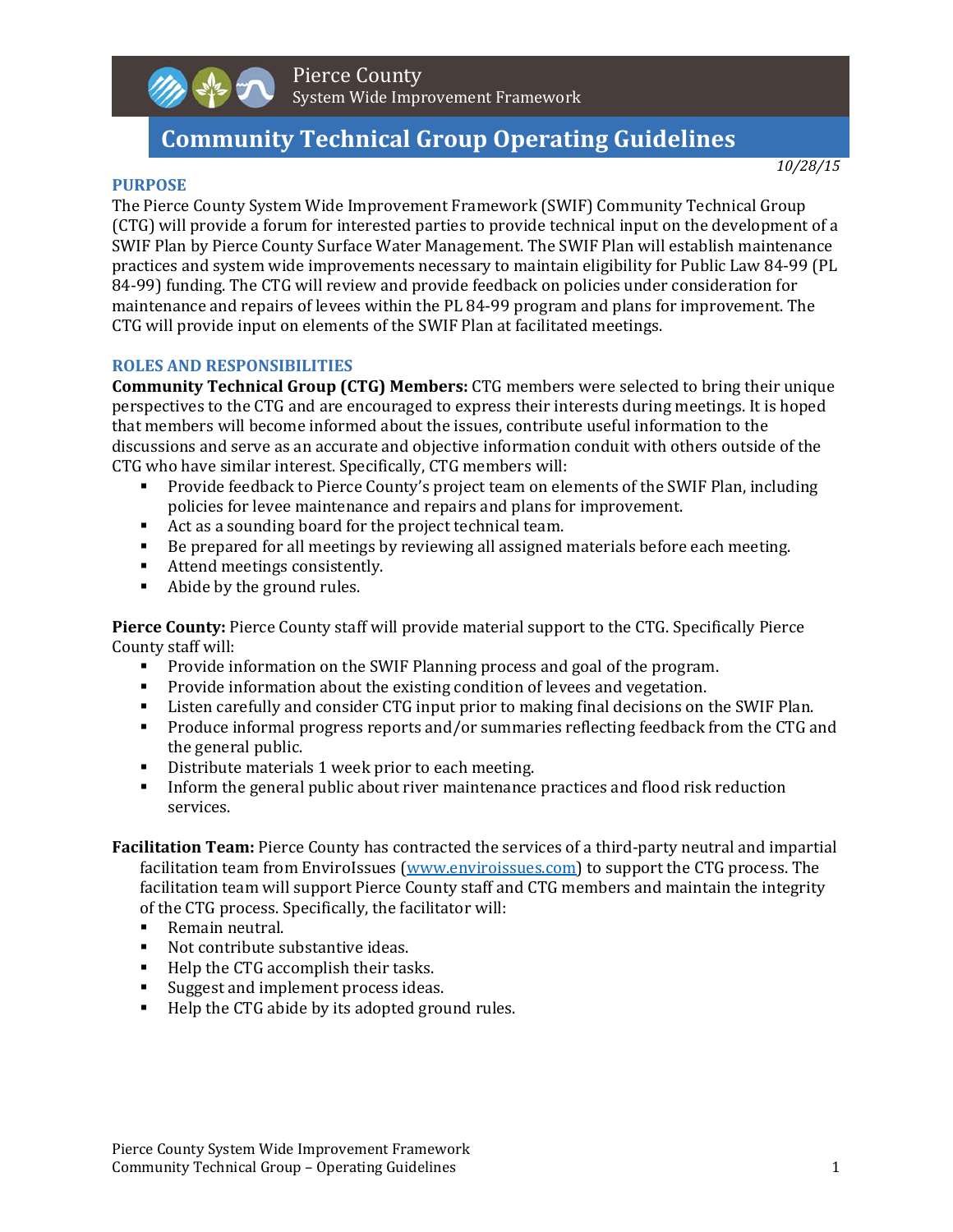## **Communications:**

- **Email:** Email will serve as the primary communication mechanism with the CTG between meetings.
- **E**-files: Staff will endeavor to size e-files so as to facilitate easy downloading and review by CTG members.
- **Contact list:** A current contact list, including email and phone numbers, will be maintained by Pierce County staff and the facilitation team. This contact list will be made available to CTG members.
- **Public Meetings Act:** The CTG will operate under the requirements of the public meetings act, including public notification of meetings and limiting decision-making to official meetings.

## **OPERATING GUIDELINES**

## **Individual behavior**

- We will respect each other's opinions and will work together constructively.
- We will make every effort to attend meetings and arrive prepared to participate actively.
- We will come to meetings prepared to discuss the needs, interests and outcomes we wish to achieve on behalf of our jurisdiction/tribe/agency.
- We will be responsible for representing the interests and concerns of the jurisdiction/tribe/agency we represent. We will consult with our constituencies concerning the recommendations of the CTG.
- We will listen carefully to others' views, will avoid interruptions, and will work to reconcile others' views with our own.
- We will represent information accurately and appropriately.
- When speaking, we will consider the time needed for others to share their perspectives.
- We will strive to collectively make reasonable requests and suggestions through a cooperative and collaborative discusses process with Pierce County.
- We will voice dissent if we cannot live with any particular suggestion.

## **Facilitator**

- We give the facilitator permission to keep the group on track and "table" discussions to keep the group moving.
- We expect the facilitator to help the CTG accomplish our purpose in a completely neutral, balanced and fair manner.
- We expect the facilitator to seek and probe for group preferences.
- We want the facilitator to:
	- $\circ$  Develop draft meeting agendas.
	- o Manage CTG meetings and discussions.
	- $\circ$  Consult with CTG members as needed between meetings about how to manage the process and address issues of concern.
	- o Prepare meeting summaries to capture CTG input.

## **External communications**

- We will avoid characterizing the views or opinions of other CTG members outside of any CTG meeting or activity.
- **We** will accurately describe CTG preferences that are conveyed to Pierce County.
- **EXECTG** meetings will be announced on the Pierce County website.
- **F** CTG meeting products, such as agendas, summaries, and PowerPoint presentations will be posted at piercecountywa.org/SWIF and will be available to CTG members for distribution to their constituents.

Pierce County System Wide Improvement Framework Community Technical Group – Operating Guidelines 2